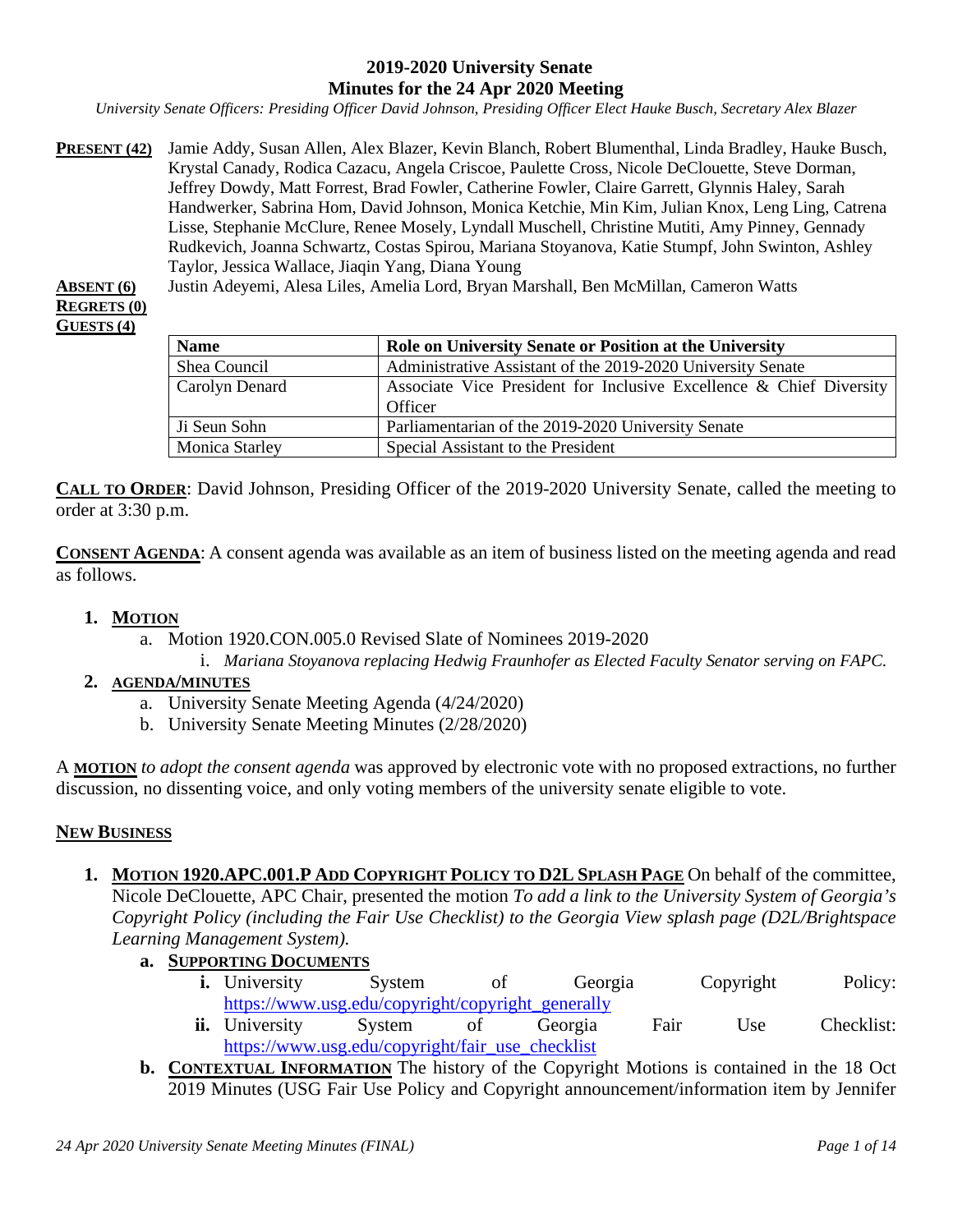Townes, Scholarly Communication Librarian) and 15 Nov 2019 Minutes (Committee Report by APC).

**c. DISCUSSION** The **MOTION** was approved by electronic vote with no discussion, no dissenting voice (30 yay, 0 nay), and only voting members of the university Senate eligible to vote.

## **2. MOTION 1920.APC.002.P ADD COPYRIGHT POLICY TO ANNUAL COMPLIANCE TRAINING**

- **a. SUPPORTING DOCUMENTS**
	- **i.** University System of Georgia Copyright Policy: [https://www.usg.edu/copyright/copyright\\_generally](https://www.usg.edu/copyright/copyright_generally)
	- **ii.** University System of Georgia Fair Use Checklist: [https://www.usg.edu/copyright/fair\\_use\\_checklist](https://www.usg.edu/copyright/fair_use_checklist)
- **b. CONTEXTUAL INFORMATION** The history of the Copyright Motions is contained in the 18 Oct 2019 Minutes (USG Fair Use Policy and Copyright announcement/information item by Jennifer Townes, Scholarly Communication Librarian) and 15 Nov 2019 Minutes (Committee Report by APC).
- **c. DISCUSSION** The **MOTION** was approved by electronic vote with no discussion, two dissenting voices (29 yay, 2 nay), and only voting members of the university Senate eligible to vote.
- 3. **MOTION 1920.APC.003.P ADD COPYRIGHT POLICY TO REQUIRED SYLLABUS STATEMENTS** On behalf of the committee, Rodica Cazau, APC Chair, withdrew the motion *To add a link to the USG's Copyright Policy (including the Fair Use Checklist) and the following text to Georgia College's Required Syllabus Statements.* Due to concerns of the appropriateness of including a copyright statement on syllabi, the issue will be sent to next year's committee.

# **Student Use of Copyrighted Materials**

As a student, your ability to post or link to copyrighted material is governed by United States copyright law. The law allows for students to post or link to copyrighted materials within the course environment when the materials are pertinent to course work. In addition, GC Policy expressly forbids the sharing or posting of copyrighted material without the proper consent of the author. The absence of a copyright notice or symbol on a work does not denote a lack of copyright. Students should assume that all materials provided are copyright protected. Failure to comply with this policy may result in restriction or loss of university network access and/or disciplinary action through the Office of Student Affairs. For questions involving copyright issues, please consult the GC Office of Legal Affairs. Refer to the USG Policy on the Use of Copyrighted Works at https://www.usg.edu/copyright.

## **PRESIDENT'S REPORT — PRESIDENT STEVE DORMAN**

- **1. EXPRESSION OF THANKS** Let me thank you for your work and flexibility during this unprecedented time of social distancing. I want to express thanks to the faculty who worked very quickly during and after the spring break to transfer their coursework and teaching to remote format. I also want to thank the staff for their diligence and the way they continue to work from their home workstations to carry forward the work of the university. I know this has been a challenging time with folks learning new technology and conducting group meetings by conference calling and web meetings. I also know that this time has put considerable stress on families as they try to figure out the new work, school, and family-life functions in a stay-at-home environment. So, thanks to you all. I look forward to the time we can all get together again. And, I hope it will be soon.
- **2. THANKS TO UNIVERSITY HOUSING & VOLUNTEERS** A very special thanks to University Housing and to everyone who volunteered in the extended move out that was required this year. Because we wanted to prevent crowding, students and their families were staged to come back to campus to move out in the week following Spring Break. Thanks to everyone from all sectors of the university who assisted with this move out. While it took seven days, it was successful; and parents expressed their appreciation for the staging effort.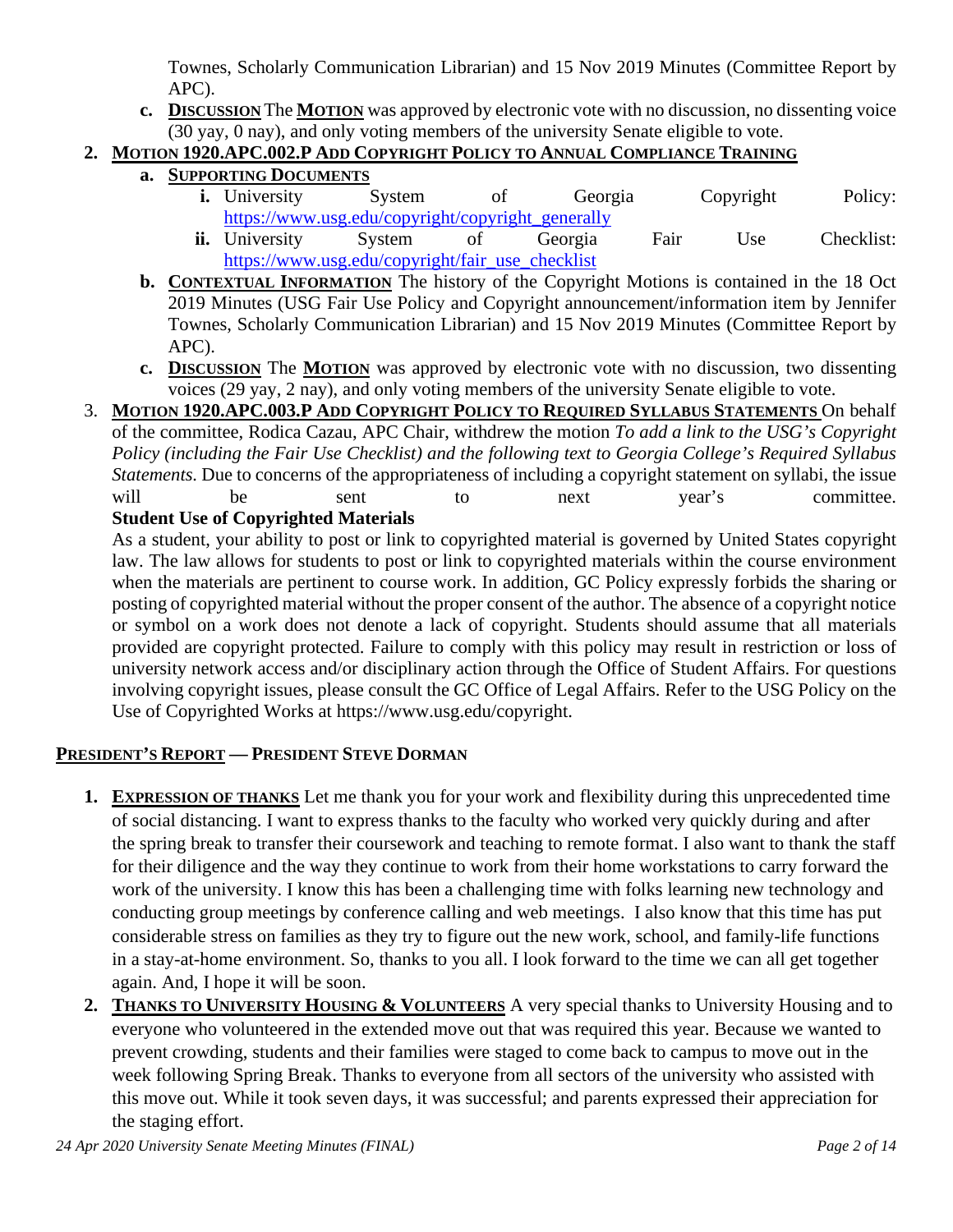- **3. GEORGIA COLLEGE CONTRIBUTIONS** The COVID-19 crisis has resulted in faculty and staff from Georgia College partnering with GEMA for the greater good on numerous occasions. Georgia College has responded to two state and one local request for mutual aid directed by GEMA. Public Safety, Facilities, Student Health, Nursing, Health and Human Performance, Chemistry, Biology and others have collectively contributed 115 assorted size containers of hand sanitizer, 28 face shields, 650 shoe covers, 440 pairs of safety glasses/goggles and nearly 87,400 gloves to the Georgia Emergency Management Agency. In addition, 2 UV-C lights for germicidal sanitation and 100 medical gowns were distributed to Navicent Health Baldwin.
- **4. PROMOTION & TENURE** Congratulations to the following individuals who were recently promoted to new rank in their departments. Some were also awarded tenure. Congratulations to all: **College of Arts & Sciences**

Alex Blazer – Promotion to Full Professor Alesa Liles – Tenure & Promotion to Associate Professor William Risch – Promotion to Full Professor Dana Gorzelany-Mostak – Tenure & Promotion to Associate Professor Brantley Nicholson – Tenure & Promotion to Associate Professor David Johnson – Promotion to Full Professor Guy Biyogmam – Tenure & Promotion to Associate Professor Hauke Busch – Promotion to Full Professor Kristina Dandy – Promotion to Full Professor Natalie King – Promotion to Senior Lecturer Matthew Forest – Tenure & Promotion to Associate Professor Owen Lovell – Tenure & Promotion to Associate Professor Peter Rosado Flores – Tenure & Promotion to Associate Professor William McClain – Tenure & Promotion to Associate Professor TeaYoun Kim-Kassor – Promotion to Full Professor Jeffrey MacLachlan – Promotion to Senior Lecturer **College of Business**  Roberta Gorham – Promotion to Senior Lecturer **College of Education**  Marcia Peck – Promotion to Full Professor Robert Sumowski – Tenure & Promotion to Associate Professor **College of Health Sciences**  Sarah Handwerker - Tenure & Promotion to Associate Professor Krystal Canady - Tenure & Promotion to Associate Professor

- **5. BUDGET**
	- **a.** We continue to be very cautious regarding spending due to the impact of the campus changes attributable (or necessitated by the coronavirus) to the coronavirus. We don't have an accurate total of the cost of these events to our campus. However, estimates of losses to our budget include: \$5.7M in Housing, Dining and Mandatory fees for Spring and Summer; \$250K in lost event revenue and professional education programming; \$1.4M in additional programming (camps, etc.) conducted through Continuing Education; \$280,000 in lost tuition revenue for Summer due to the delay in starting the Bridge program; and \$98,000 in expenses thus far due to COVID 19 (technology, travel, supplies given to GEMA, etc). As a result of these deficits created by the COVID-19 crisis, we have asked departments to return any unused travel funds and other unspent funds in an attempt to fill in the gap that has been created.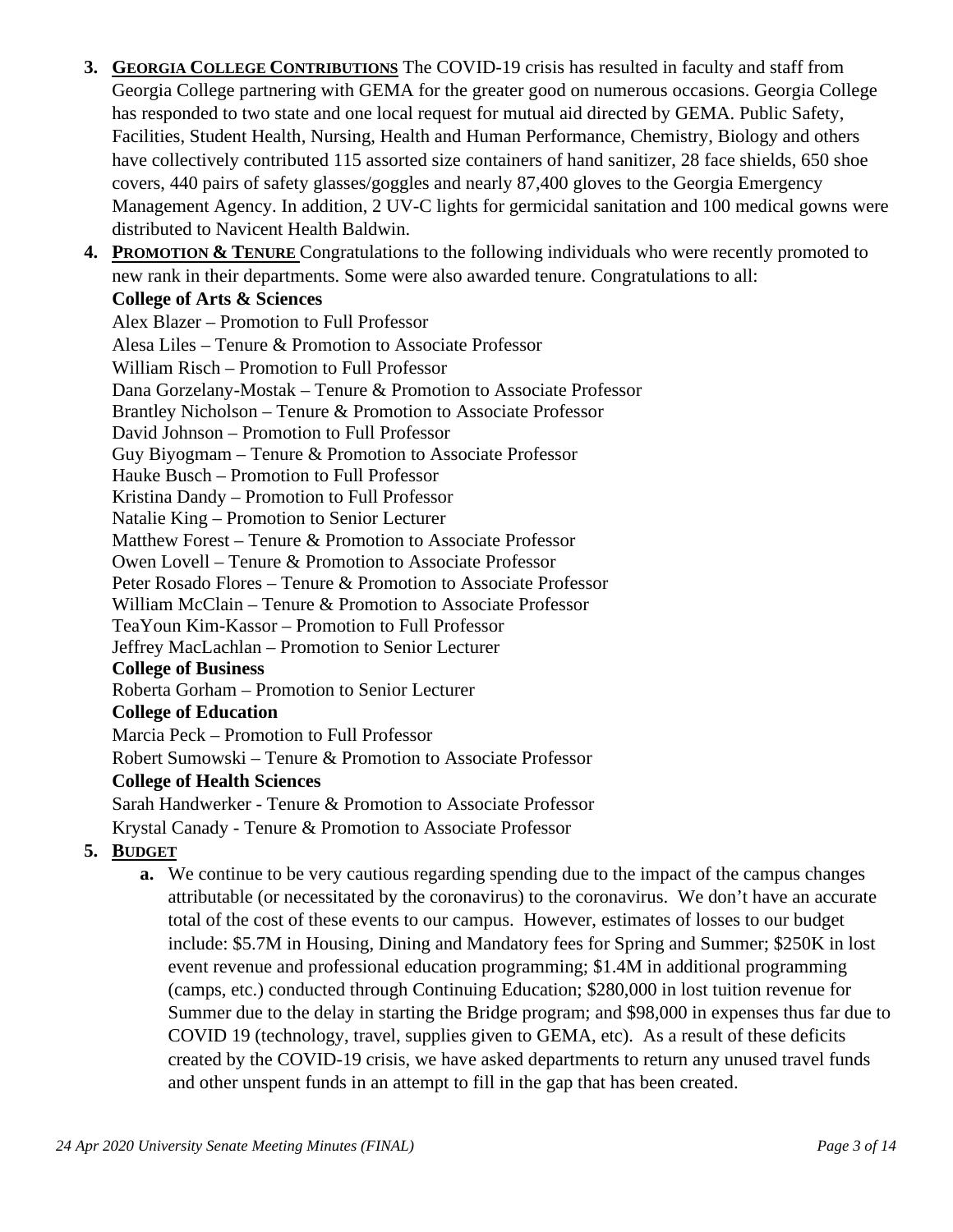- **b. Federal Stimulus:** It appears that we will receive about \$4 million from the third stimulus (CARES Act) issued by the Federal government, about half of which will go directly to students in need. We are putting together the process for the distribution of these funds to students. We are awaiting federal guidance on how we may use the institutional portion of these funds.
- **c. 2020 And 2021 Budget:** While the legislature did pass an amended 2020 budget before they left, we are not sure how the COVID-19 crisis might impact it. Currently, we do not have information from the USG or the State regarding the impact of the coronavirus events on our current year's budget as far as possible state appropriation cuts. We do not have information regarding our budget for the coming year (2021) either, as this will require legislative action when they are able to return.
- **d. Refunds:** On April 13, 5,500 student refunds were processed for the portion of spring semester that totally converted to online instruction. Of the 5,500 student refunds, 4,000 were direct deposits; and 1,500 checks were mailed to those students that were not enrolled in direct deposit. Total issuance was **\$5,931,450.41**, which included reimbursements for partial housing, dining, and mandatory/course fees.
- **6. NO TUITION INCREASE** The Board of Regents have determined that there will be no tuition, mandatory and elective fee increases for FY 2021 at any of the USG institutions. The only exception in fee increases will be for PPV debt-service related mandatory fees.
- **7. HELPING HANDS STUDENT EMERGENCY FUND** At the onset of the COVID-19 crisis, Student Life, in association with University Advancement created the Helping Hands Emergency Fund for students experiencing financial distress. Over a two-week period, fund donations totaled \$22,700. These funds were supplemented by university funds designed for student assistance as well as a Student Government Association account set up to assist students with food insecurities. **To date, the Helping Hands Fund was able to assist a total of 268 students with allocations that totaled \$43,835.00.** The fund is still receiving donations, and we anticipate a third round of allocations to be made within the coming weeks. Special thanks to all who contributed to this fund to help our students in need.
- **8. BOBCAT CALL OUTS** Professional staff members within the Division of Student Life have been engaged in Bobcat Call Outs. The goal is to reach every undergraduate student by text message or email to check in on them to see how they are doing during this remote learning experience. If a staff member interacts with a student who is experiencing any type of problem or difficulty, the student will be connected with the appropriate resources to assist them in overcoming the issue. Student Life felt it critically important that students understand that, although we are not physically interacting with them, they are still there to help. Thanks to Student Life for reaching out and caring about our students.
- **9. VIRTUAL PROGRAMMING** In addition to the virtual provision of Student Life services, each department within the Division has developed a slate of virtual programming for GC students. These programs are advertised to students directly through GC Connect, and they are also listed on the #GC United web page.
- **10. VIRTUAL COMMENCEMENT** While we will be unable to hold the traditional face-to-face commencement in May this year, we are planning virtual ceremonies for Friday, May 1, and Saturday, May 2, for graduate and undergraduate students respectively. All May and August graduation candidates will be included in the virtual ceremony. Additional details regarding virtual commencement and how you can view the ceremony will be sent out soon. I invite you to join the ceremony and celebrate with our graduating class. Once the current health restrictions are lifted, we will schedule our traditional commencement ceremonies for the Class of 2020. All May and August graduation candidates will be eligible to participate in those ceremonies.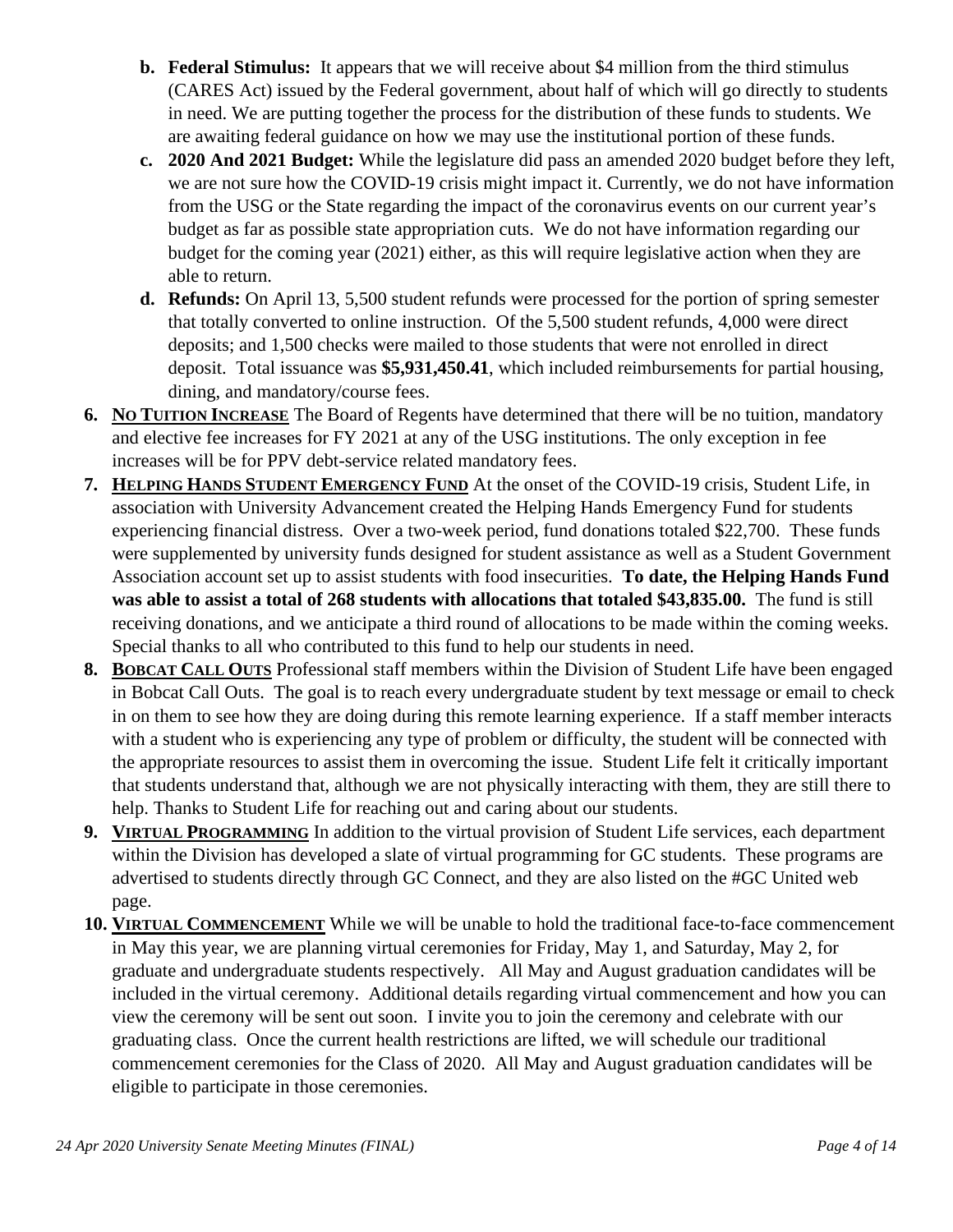- **11. PHISHING** As a reminder, phishing attempts and other information security malicious behavior is on the rise as more employees are working from home. Please be cautious when opening emails, particularly those asking for information or immediate action. It is always best to run the email through the GoSecure email filter or submit the email to [iso@gcsu.edu](mailto:iso@gcsu.edu) if you are uncertain of the validity of an email.
- **12. EDUROAM** GC is now part of the global **eduroam** wireless network of schools, national labs, museums, and other institutions. This allows all faculty, staff and students to connect to any **eduroam** wireless network across the globe using your GC email and password as the login credentials. More information about **eduroam**, including a link to a locator map, can be found on the Information Technology Wireless website.
- **13. MAYMESTER & SUMMER SCHOOL** Georgia College and the University System of Georgia's 26 institutions will continue to deliver instruction remotely during May and summer semesters, with only limited exceptions. We are tentatively planning to return to normal on-campus operations for the fall semester should guidance from the Centers for Disease Control and Prevention and the Georgia Department of Public Health allow it.
- **14. NEW PARKING & CROSSWALK UPDATE** The new parking lot at Thomas and North Liberty Streets is now paved. An engineering study was completed prior to spring break to determine the pedestrian usage of the crosswalk in this area. The study is being conducted to determine the best safety measure to put in place to make this area as safe as possible. The study indicated usage of 2,302 people crossing in a twenty-four-hour period, and the engineer recommendations will be forthcoming.
- **15. WEST CAMPUS PROJECT** Due to pine beetle infestation at our West Campus, timber cruising will occur in the next couple of weeks This is an expansive area west of the GC athletic complex involving 285 acres which will be clear-cut. Utilizing state guidelines, we will begin the reforestation in approximately one year.
- **16. BUILDING REPAIRS** Porter Hall improvements to the HVAC system and Max Noah ADA concerns are still underway and should be completed by the fall.

## **17. UNIVERSITY ADVANCEMENT**

- **a.** University Advancement continues to redefine engagement during this time. Over the past month, UA implemented **#GCUnited** to create opportunities for our GC family to interact and engage online. The entire campus community is now providing content for this amazing engagement site. Special thanks to University Communications for getting the website up and running so quickly.
- **b.** Since March 16, Alumni events on Facebook have reached 33,826 people. 9,343 people have engaged with our videos, and 7,490 people have engaged with our posts. Our videos have had between 375 - 4,400 views.
- **c.** Recent content included content from one of our Education alumni, Steven Smith, '04, who reached out to us last week and asked to participate in the #GCUnited program. Steven works in NASA's Office of STEM Engagement at the Johnson Space Center in Houston. He provides a wide variety of activities for parents, children, and even information about internships and careers for our students. For more information, see [https://gcunited.gcsu.edu/.](https://nam03.safelinks.protection.outlook.com/?url=https%25253A%25252F%25252Fgcunited.gcsu.edu%25252F&data=02%25257C01%25257Cmonica.starley%252540gcsu.edu%25257C320c90b8472740c177bc08d7dfff2361%25257Cbfd29cfa8e7142e69abc953a6d6f07d6%25257C0%25257C0%25257C637224159224004497&sdata=b6M%25252F7jFx5l41tjmcEQDNbXOn36rTBdDI1cvFMfinOQ0%25253D&reserved=0)
- **18. GC ENDOWMENT** Our endowment continues to outperform the leading indices. As of April 10, we were tracking at a 9.6% loss in our endowment since the year began. Because payout from our endowment is conservative and based on twelve trailing quarters, we are hoping to mitigate much of that loss over time. However, we do caution that there may be endowments that are underwater and not eligible for a payout if the market downturn is persistent. Please remain fiscally conservative with your Foundation funds.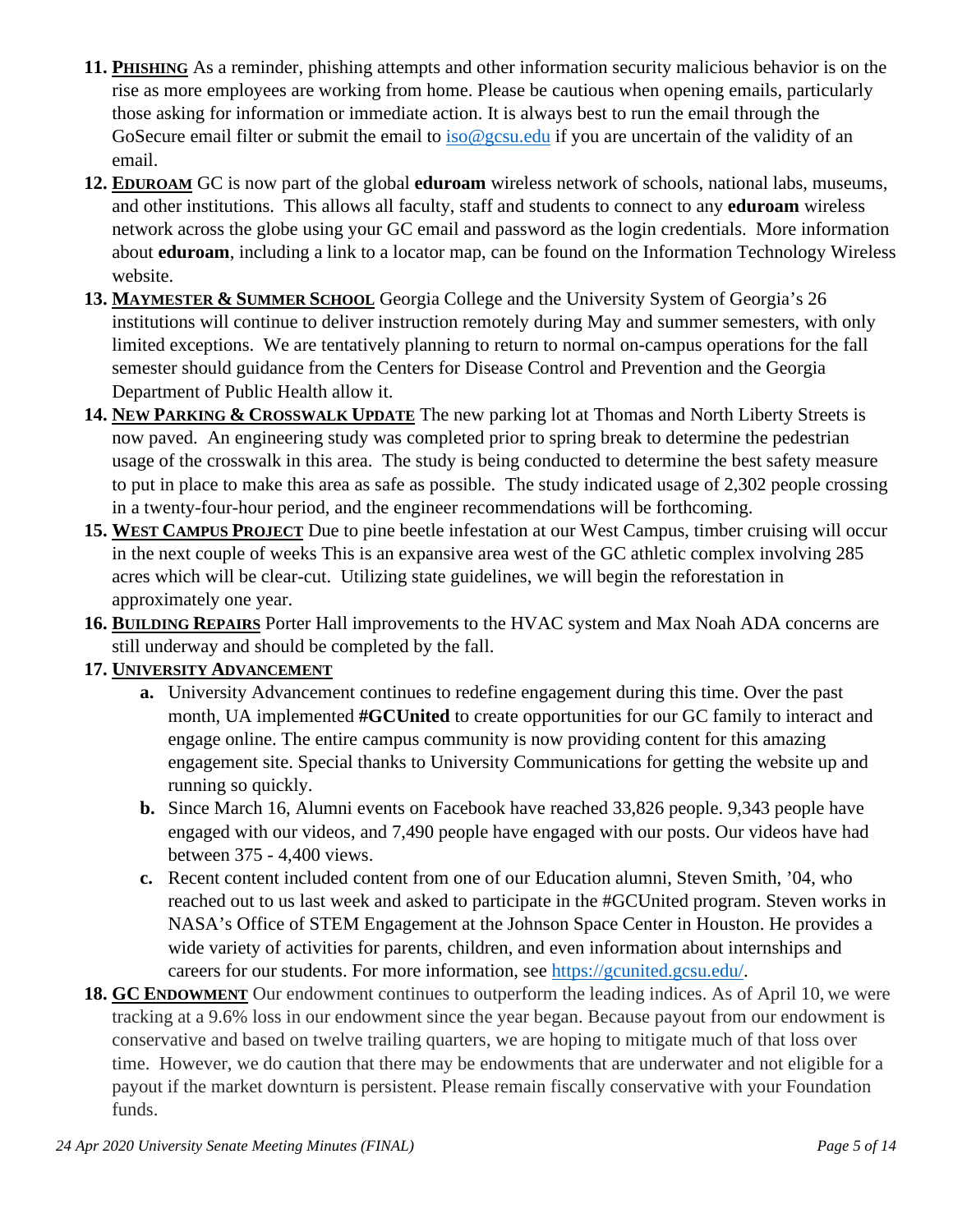- **19. A SEAT AT THE TABLE** In addition to the Helping Hands fund, University Advancement is also raising money for A Seat At The Table, the fund started by the student group Swipe Out Hunger. While the federal stimulus may alleviate some of the short-term burdens of our students, we anticipate that the long-term ripple effect of this crisis will continue for some time. Some students who may have been relying on family support to stay in school may no longer have those resources available. These emergency funds may prove to be vital to keep our students healthy and in school.
- **20. BOBCATS IN BUSINESS DIRECTORY** This week, we are beginning our Bobcats in Business Alumni-Owned Business Directory. We had originally planned to roll this effort out later in the fall, but we would like to give our alumni a chance to support their fellow alumni in this difficult time by providing them with lists of alumni-owned businesses in their area.

## **21. STATUS OF SODEXO EMPLOYEES**

- **a.** Some of you have inquired about the status of Sodexo employees during this time period. As many of you know, Sodexo is a vendor for the university; and Sodexo employees are contract employees of Sodexo and are not university employees.
- **b.** Here are Sodexo's remarks regarding their care of employees during this crisis as offered by Brian Losonsky, Sodexo General Manager:
	- **i.** "This is a difficult time for many including our frontline staff. Every day provides changes and new challenges. However, here is a snapshot of some of the things we are doing for our staff.
		- **1.** On Tuesday, 3/17, we reached out directly to the Georgia DOL. We identified that due to the nature of our impending closure, our employees would be eligible for unemployment benefits. The DOL provided instructions to file unemployment claims on behalf of our staff. All claims were filed that week.
		- **2.** During their temporary LOA, Sodexo continues to pay benefits for staff.
		- **3.** Early in the crisis, Sodexo provided the opportunity for employees at accounts with closures to sign up for temporary assignment with other Sodexo sectors (Healthcare, Senior Living). Admittedly, these opportunities have initially been sparse. However, the assignments have recently started to increase as an unfortunate correlation to Covid 19 cases.
		- **4.** This week, we shared the following information with our staff: [https://rerf.us/](https://nam03.safelinks.protection.outlook.com/?url=https%25253A%25252F%25252Frerf.us%25252F&data=02%25257C01%25257Cmonica.starley%252540gcsu.edu%25257Ca5f62f83d2654360029108d7e0986df1%25257Cbfd29cfa8e7142e69abc953a6d6f07d6%25257C0%25257C0%25257C637224817587976451&sdata=wCgXmBD5l0mFLHcB9oCQJZnwWYxKrW57z1TVx%25252FJTa1Y%25253D&reserved=0) This provides an opportunity to qualify for a \$500 grant with sign up starting tomorrow.
		- **5.** Finally, today, Sodexo provided the attached information regarding employment partnerships with outside companies. Our employees are being guided to employment opportunities with companies in need (grocery, delivery, big box stores, etc.). Each employee has access to this information through their personal Sodexo employee account on our HR website.
	- **ii.** Sodexo is a global company and certainly being affected by the pandemic. Our leadership in the United States is being very proactive to support our employees during this crisis.
	- **iii.** Sodexo announced a 30-million-euro (~33-million-dollar) global Employee Relief Fund to help Sodexo employees who find themselves out of work because of the COVID-19 crisis. The NorAm Regional Leadership Committee is working out right now how best to manage this fund to get support to those most in need in the most appropriate and fastest way. The Georgia College Sodexo management team is working to get all our front-line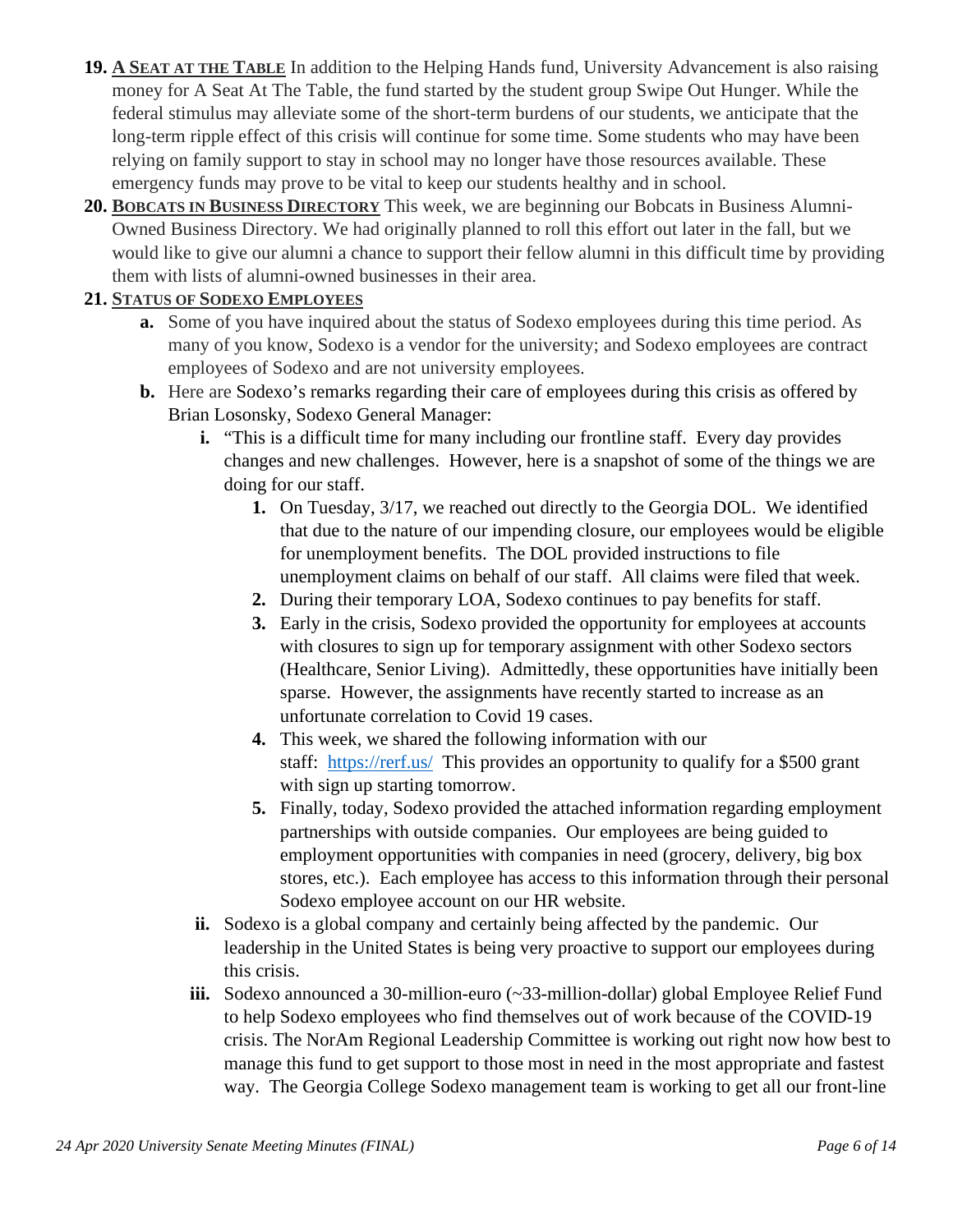staff signed up for this benefit by end of week. Those with the most need should be able to qualify for support.

- **iv.** Sodexo is focused on the well-being of our employees as this crisis continues. It is nice to see the local Georgia College community focused on its members as well."
- **22. QUESTIONS** President Dorman was forwarded questions before the online meeting; his responses follow.
	- a. **Campus Closure and Reopening**
		- i. Question: Can you clarify how decisions will be made regarding when, and how, to reopen campus for in-person classes? Is there a USG timeline for when a decision will be made for the fall semester? Answer: We will reopen campus in tandem with other USG institutions when it has been determined to be safe and appropriate. In all likelihood this will consist of a "staged" return with precautionary measures being taken at each stage. At this point, however, there is no timeline.
		- ii. Question: While the broad strokes of big decisions will likely be made by the USG, how will the finer details will be figured out on campus? (How to handle the possibility of intermittent social distancing orders or students/faculty who have to go into quarantine; how to rearrange classrooms/class schedules to distance students; expectations for the delivery of possible Fall online classes. And what input will faculty have in those decisions and by what mechanism? Answer: Yes, as stated above, the major decisions about returning and reopening will be directed by the USG. However, local input will be needed to guide those directives of reopening and recovery. We are in the process of appointing committees in the next few days that will be tasked to determine the way forward. These committees will take the guidance offered by the Presidential Task Force and the directives provided by the Governor and the Ga. Department of Public Health as a basis for recommendations regarding actions that need to be in place for re-opening. There will be staff and faculty representation in these groups.
		- iii. Comment: We appreciate and applaud our leadership's attention to vulnerable members of our communities (Sodexho workers, students in crisis, etc), their transparency, and their compassion for all of us as we juggle many unaccustomed roles. We hear a lot of things from colleagues at many universities across the country, and we are proud to work at GC. Response: Thank you. We have been and remain very concerned about the most vulnerable members of our community and the impact that COVID19 might have on them and their families.
		- iv. Comment: Although we are doing the best we can to finish this semester and teach summer sections online, it should *not* be considered the new normal. Our bread and butter is our ability to interact in a meaningful way with our students. If I am a parent, there is no reason to keep my child in an institution that charges a premium tuition if the same online experience is available at a lower-prices institution. So, our successes should be kept in that context. Response: Our determination is to be the best in our niche which has allowed us to produce a university environment that has been in high demand by both students and their parents. However, as we look to the future, we cannot make the mistake of thinking that these events will have no impact on the way in which we work within our public liberal arts mission.

### **PROVOST'S REPORT — PROVOST COSTAS SPIROU**

### **1. ONLINE COURSE DELIVERY**

a. On March 31st, Georgia College transitioned to deliver 1,565 courses, which is 100% of our Spring 2020 offerings. This is very impressive as it reflects the faculty commitment, creativity,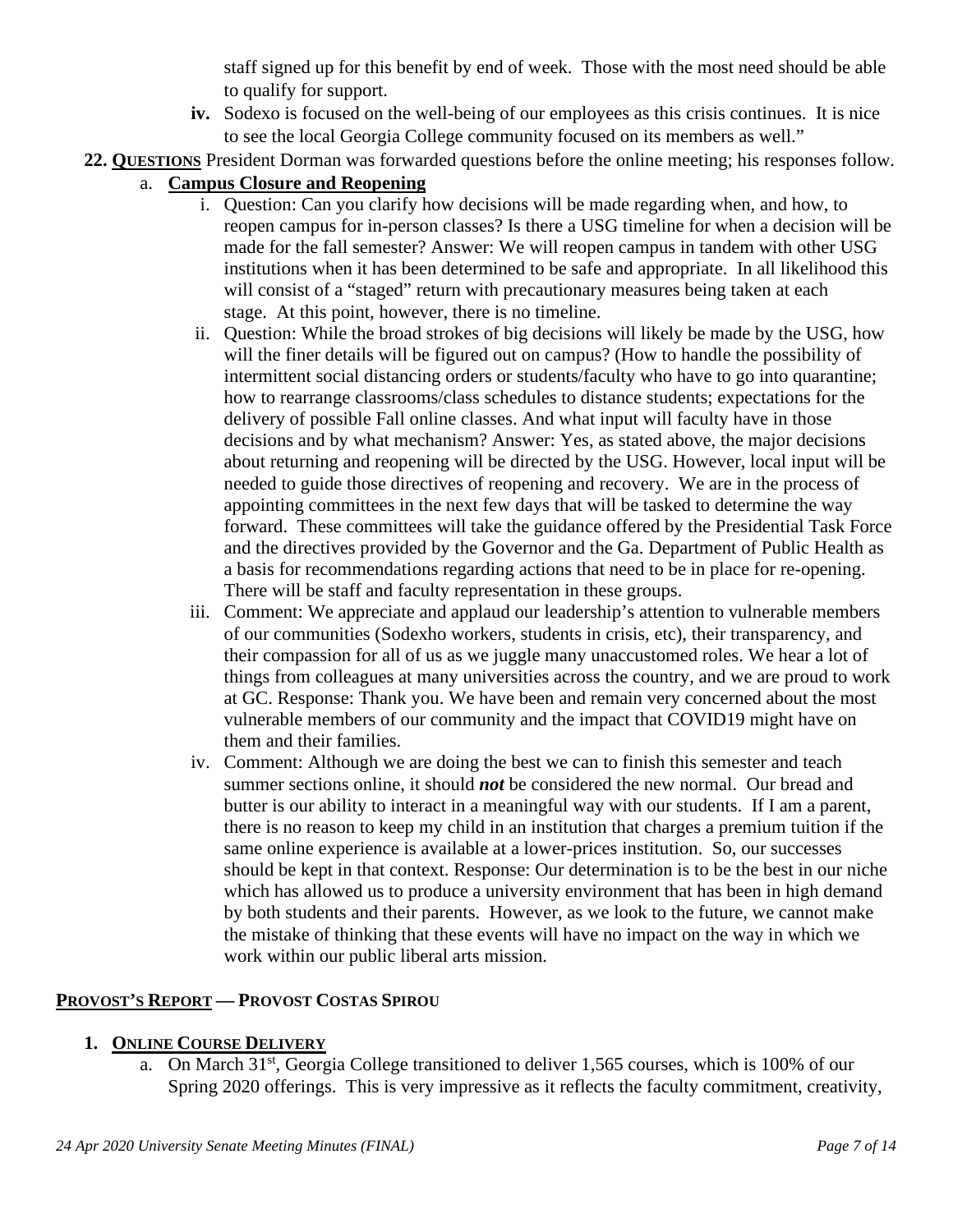flexibility, and "can-do" attitude. Thank you to everyone across the university for their hard work!

|                        | Summer<br>2018<br>As of<br>4/2/18 | Summer<br>2019<br>As of $4/1/19$ | Summer 2020<br>As of $4/3/00$ |
|------------------------|-----------------------------------|----------------------------------|-------------------------------|
| Face-to-Face           | 125                               | 108                              | 97                            |
| Sections               |                                   |                                  |                               |
| <b>Online Sections</b> | 322                               | 359                              | 364                           |
| <b>Other Courses:</b>  | 39                                | 32                               | 48                            |
| Independent Studies,   |                                   |                                  |                               |
| Thesis, Private        |                                   |                                  |                               |
| Lessons, etc.          |                                   |                                  |                               |
| <b>Total Sections</b>  | 486                               | 499                              | 509                           |

b. The USG directive is for Georgia College to deliver all courses in online format.

- c. To provide continuous support to faculty, many online resources are available in a single portal: [GC Keeps Teaching.](https://www.gcsu.edu/gckeepsteaching) A student-centered portal can be found at: [GC Keeps Learning.](https://www.gcsu.edu/gckeepslearning) Please continue to monitor these resources as additional content is provided regularly.
- d. Over 215 faculty have participated in GeorgiaVIEW face-to-face workshops and online webinars. We have had 35 colleagues that signed up for the Online Faculty Learning Community. Also, the *GC Journeys* Virtual Info Session (April 16) had 32 participants. CTL offered "Remote Instruction for Low- Bandwidth" (April 17). Next week they will be offering "Encouraging Students to Prepare Well for Class" (April 20, 21).
- e. To register for upcoming workshops please contact CTL by phone at (478)445-2520 or by e-mail at [ctl@gcsu.edu.](mailto:ctl@gcsu.edu)
- 2. **ACADEMIC CALENDAR** Earlier this week the GC Executive Cabinet approved the Academic Calendar (2021-2022 and 2022-2023) as submitted by the Academic Calendar Committee.
- 3. **STUDENT RESEARCH CONFERENCE** The 23rd Annual Student Research Conference has moved online (April 20th). For more information please see [https://www.gcsu.edu/murace/student-research-conference.](https://www.gcsu.edu/murace/student-research-conference)
- 4. **Withdrawal Deadline** Recognizing the unique situation we are facing with COVID-19 and the shift to fully online classes, we will extend the last day to drop with a W grade through Friday, April 24. This is consistent with other USG institutions.

## 5. **COURSE EVALUATIONS**

- a. Courses originally selected for assessment during Spring 2020 will continue with the SRIS evaluations.
- b. Faculty will be able to decide whether the Spring 2020 student evaluations will be included in the 2020 annual Individual Faculty Report (IFR) and Tenure & Promotion submission for Fall 2020.
- c. If applicable, forthcoming Tenure & Promotion submissions over the next four years will not require the Spring 2020 data.

## 6. **USG CORE REDESIGN PROJECT**

- a. Following extensive feedback, the USG made the decision earlier this semester to move to an implementation timeline in which students will begin their classes in the new Gen Ed curriculum to Fall 2022. At a recent USG Provost meeting this week, Fall of 2023 was also referenced as a potential implementation date. More information and specifics will be communicated in the coming months.
- b. The USG will also hold regional forums in the Fall 2020 and remains committed to collecting thoughts, feedback and suggestions through the forums and other means and will explore ways to appropriately adjust the final structure.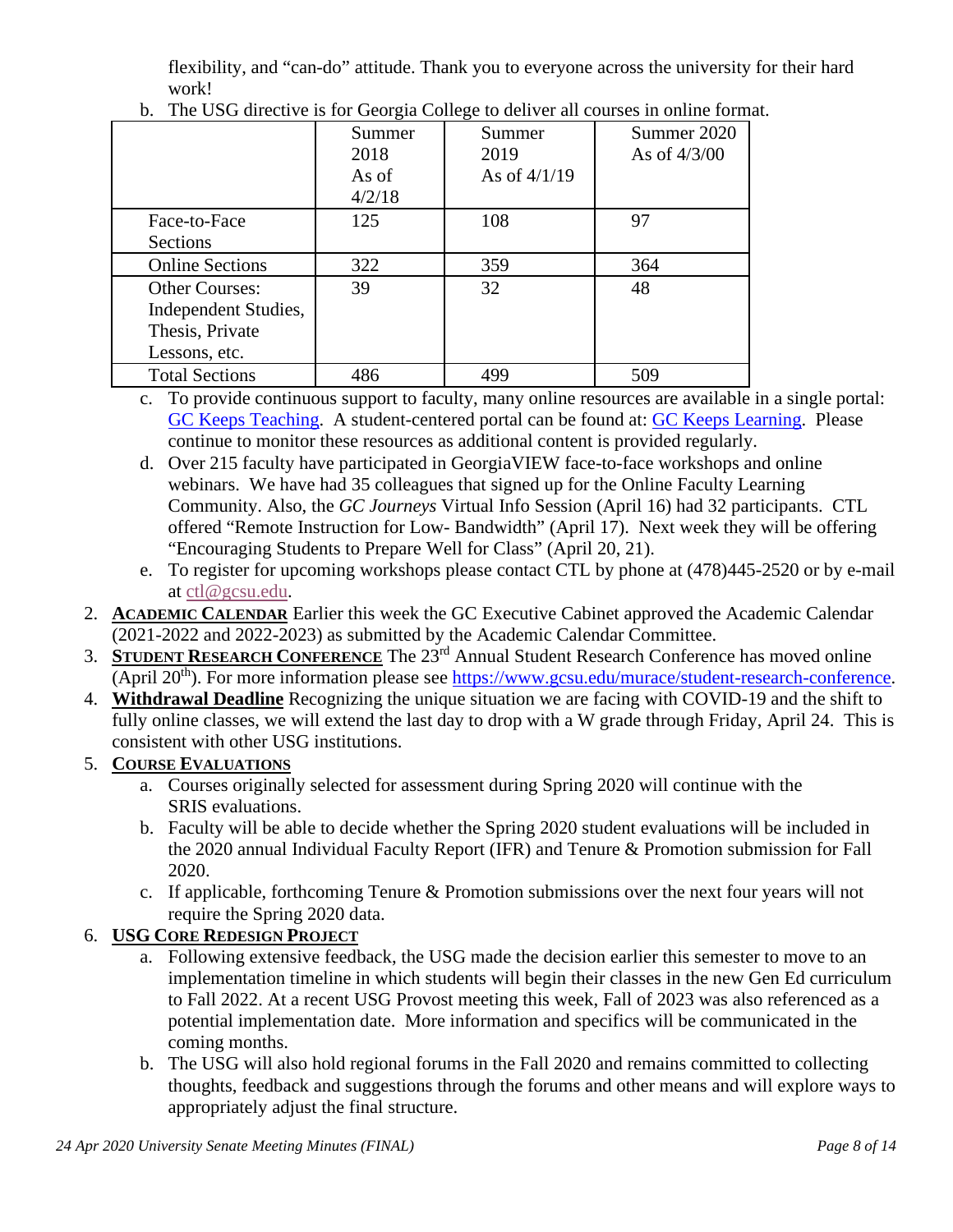- c. Please provide feedback at [https://www.usg.edu/redesigned\\_general\\_education](https://nam03.safelinks.protection.outlook.com/?url=https%3A%2F%2Fwww.usg.edu%2Fredesigned_general_education&data=02%7C01%7Ccostas.spirou%40gcsu.edu%7Cc7930c20812f425954cf08d787c95ca0%7Cbfd29cfa8e7142e69abc953a6d6f07d6%7C0%7C0%7C637127171233983830&sdata=0DoEXMPa6Y59fniApC6YgpcnjZUS%2FlZxC2CL%2FKo5%2BwE%3D&reserved=0)
- d. Virtual presence during this period of remote instruction is essential: create a communications plan, provide virtual office hours, utilize online communication tools, provide video feedback on assignments, create short videos throughout the course are some ways to support students during this challenging period.
- 7. **TENURE AND PROMOTION** Tenure and Promotion notifications were communicated this past week. Congratulations to the recipients!
- 8. **ORIENTATION** June 2020 Summer Orientations will be delivered in a virtual manner. Admissions is working closely with Student Life and the colleges and academic department to develop a successful program for incoming students.
- 9. **HONORS COLLEGE** We are currently in the process of completing the search for the inaugural Dean of the Honors College.
- 10. **FACULTY RESEARCH AWARDS** The Office of the Provost earlier this week communicate the following Faculty Research Awards (Round II) funded by the Provost. The submissions were reviewed and recommended by the Faculty Research Grants Committee:
	- a. Dr. Dominic DeSantis, Department of Biological and Environmental Sciences (\$5,000.00). *Validating an automated classification system for snake movement behavior: refining and extending the radio telemetry-accelerometry framework.*
	- b. Dr. Aurora Castillo-Scott, Department of World Languages and Cultures (\$1,600). *Cross-Cultural Competence through Virtual Exchange Programs.*
	- c. Dr. Sterling Roberts, School of Nursing (\$5,000). *Validating Senior and Graduate Nursing Students Educating Junior Learners Utilizing Mid-fidelity Simulation: Implementing and Testing of the CJMM Theoretical Framework.*
	- d. Dr. William Daniel Holcombe, Department of World Languages and Cultures (\$5,000). *Center for Dalinian Studies: Research Completion for First Monograph.*
	- e. Dr. Ashleigh Ikemoto, Department of History and Geography (\$1,701.00) *Examining the Proposed Spanish Conquest of China, 1565-1610.*
	- f. Dr. Dave Bachoon, Department of Biological and Environmental Sciences (\$5,000.00). *Molecular Detection of Pathogenic Leptospira in Rivers and Lakes of Georgia.*
	- g. Dr. Dana Gorzelany-Mostak, Department of Music (\$2,960.00). *Trail Trax 2.020: Tracking the Electoral Soundscape.*
	- h. Dr. Kasey Karen, Department of Biological and Environmental Sciences (\$4,955.00). *Characterizing the impact of an adenovirus infection on cellular P-bodies.*
	- i. Mr. Matthew Forrest, Department of Art (\$4,950.00). *Program Development & Residency for Artists with Special Needs.*
- 11. **NATIONAL SCHOLARSHIP OFFICE** The National Scholarship Office has scheduled a virtual event to celebrate our 30 student applicants, including Kendyl Lewis, who made it to the finalist stage of the Truman Scholarship. She was not ultimately selected, but the finalist stage is very significant. The National Scholarship Office will also be celebrating two students who were selected for the Fulbright Scholarship, Amara Tennessee, English Teaching Assistantship program in Colombia, and Madison Graham, English Teaching Assistantship program in Czech Republic. Georgia College still has two applicants who we are waiting to hear on a decision for, so, there may be more! This year we had students that applied for the Udall Scholarship, the NOAA Hollings Scholarship, the NSF Graduate Research Fellowship, the Newman Civic Fellowship, the Marshall Scholarship, the Goldwater Scholarship, and the Critical Language Scholarship. Congratulations to all of our students! Thank you to Anna Whiteside, Assistant Director, Honors Program, Coordinator, National Scholarships Office, for her exemplary leadership and to the faculty across the university for their guidance and support.

### **COMMITTEE REPORTS**

*24 Apr 2020 University Senate Meeting Minutes (FINAL) Page 9 of 14*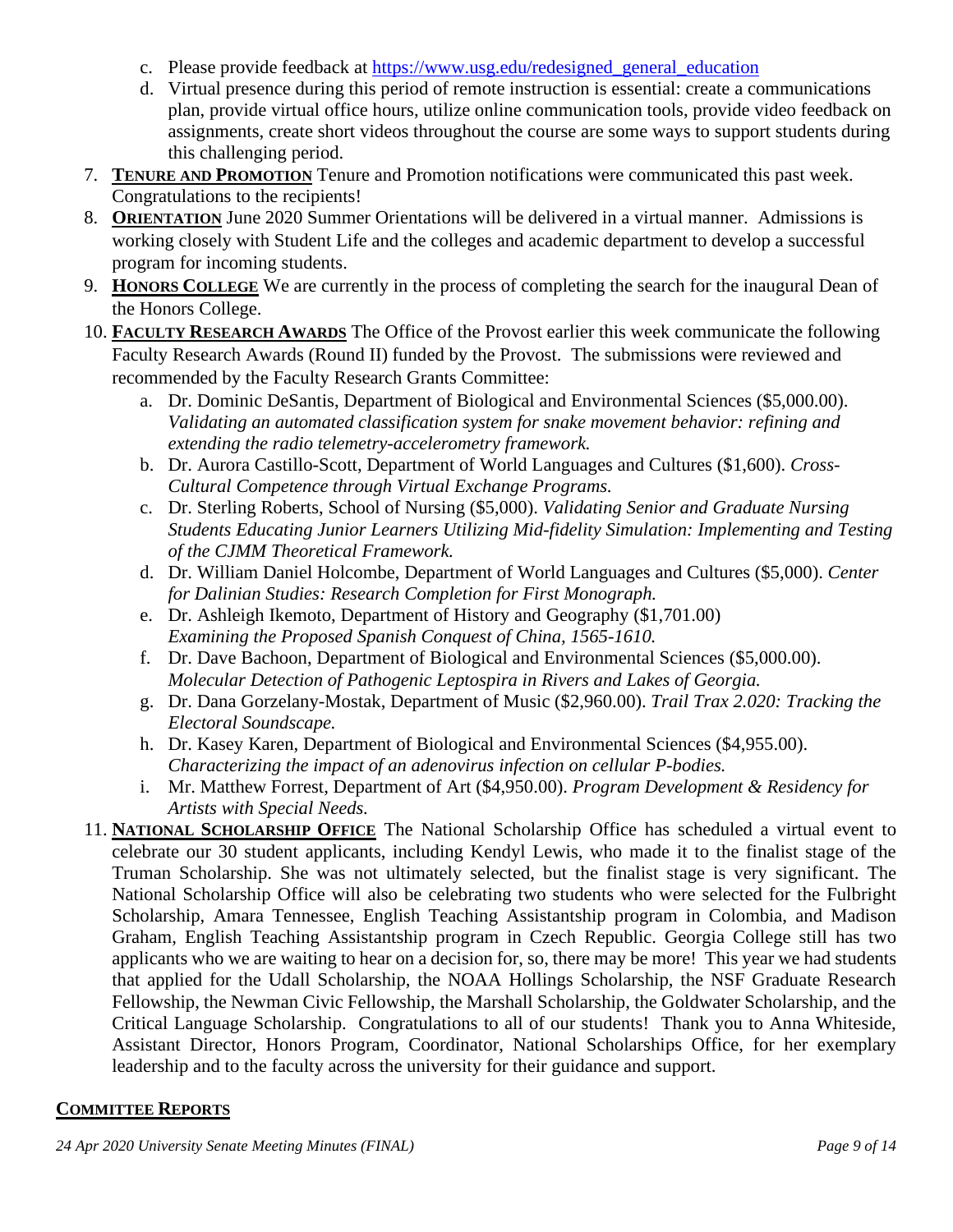## 1. **EXECUTIVE COMMITTEE OF UNIVERSITY SENATE (ECUS) — DAVID JOHNSON, CHAIR**

- a. **ONLINE SENATE MEETING** The strategies and challenges of running a Webex Senate meeting with so many participants, including the use of Qualtrics for electronic voting for Senate motions, and sending standing committee reports to senators in advance in lieu of the oral reports during Senate time.
- b. **BUDGET** Because of cancelled travel to the USG Faculty Council meeting, Senate's budget will have a surplus of roughly \$1,400. We are still waiting on an invoice on the books that were ordered before we have an exact amount. We are not looking for additional ways to spend this money.
- c. **RECOGNITIONS** End-of-year certificates for Senate service will be handed out in August. We can present most of them at the retreat and use campus mail to deliver the others.
- d. **FACULTY SALARY STUDY** We encourage the administration each spring to update the tables on our salary study.
- 2. **SUBCOMMITTEE ON NOMINATIONS (SCON) — HAUKE BUSCH, CHAIR**
	- a. **REVISED SLATE OF NOMINEES**
		- i. Mariana Stoyanova replaced Hedwig Fraunhofer as Elected Faculty Senator serving on FAPC.

## 3. **ACADEMIC POLICY COMMITTEE (APC) — NICOLE DECLOUETTE, CHAIR**

**a. STUDENT USE OF COPYRIGHTED MATERIALS** APC voted unanimously to approve a motion to add a "Student Use of Copyrighted Materials" statement and a link to the USG Copyright Policy (including the Fair Use Checklist) to the GC Required Syllabus Statements. The text reads: **Student Use of Copyrighted Materials**

As a student, your ability to post or link to copyrighted material is governed by United States copyright law. The law allows for students to post or link to copyrighted materials within the course environment when the materials are pertinent to course work. In addition, GC Policy expressly forbids the sharing or posting of copyrighted material without the proper consent of the author. The absence of a copyright notice or symbol on a work does not denote a lack of copyright. Students should assume that all materials provided are copyright protected. Failure to comply with this policy may result in restriction or loss of university network access and/or disciplinary action through the Office of Student Affairs. For questions involving copyright issues, please consult the GC Office of Legal Affairs. Refer to the USG Policy on the Use of Copyrighted Works at [https://www.usg.edu/copyright.](https://nam03.safelinks.protection.outlook.com/?url=https%3A%2F%2Fwww.usg.edu%2Fcopyright&data=02%7C01%7Cnicole.declouette%40gcsu.edu%7C30534b8605444f1e403f08d7dc8b1306%7Cbfd29cfa8e7142e69abc953a6d6f07d6%7C0%7C0%7C637220362188885256&sdata=SFsMMuE5Kz4UJ%2BT3epHkydLsyvlotkEPaqhAqVphjSg%3D&reserved=0)

- b. **ANNUAL REPORT** APC members reviewed the APC Annual Report and added recommendations.
- **c. SRIS EVALUATIONS**
	- **i.** APC chair received emails of concern that faculty may be rated poorly by students given the sudden shift to online instruction.
	- ii. APC members thank Provost Spirou for the way he handled student evaluations for this semester. His communication (via the April 9<sup>th</sup> email) clarified how the SRIS data will not be used to penalize faculty for the spring 2020 semester.
	- iii. Another concern brought up was that there is no recourse for faculty when chairs misuse the evaluation data. APC thought that this concern might be better addressed by FAPC. The APC Chair forwarded this concern to FAPC Chair, Matt Forrest.
- d. **ACADEMIC CALENDAR** The Academic Calendar Committee met on April 1st to review a draft academic calendar. The draft was approved by the committee and forwarded to the Provost on the same day. The Provost emailed on April 9<sup>th</sup> to say that the GC Executive Cabinet approved the calendar. Kay Anderson is now working to get the calendar published.

## 4. **FACULTY AFFAIRS POLICY COMMITTEE (FAPC) — MATT FORREST, CHAIR**

- a. **MEETING** FAPC did not meet on 10 Apr 2020 from 2:00pm to 3:15pm as there were no items of business requiring the attention of the committee, thus there is nothing to report.
- 5. **RESOURCES, PLANNING, AND INSTITUTIONAL POLICY COMMITTEE (RPIPC) — SABRINA HOM, CHAIR**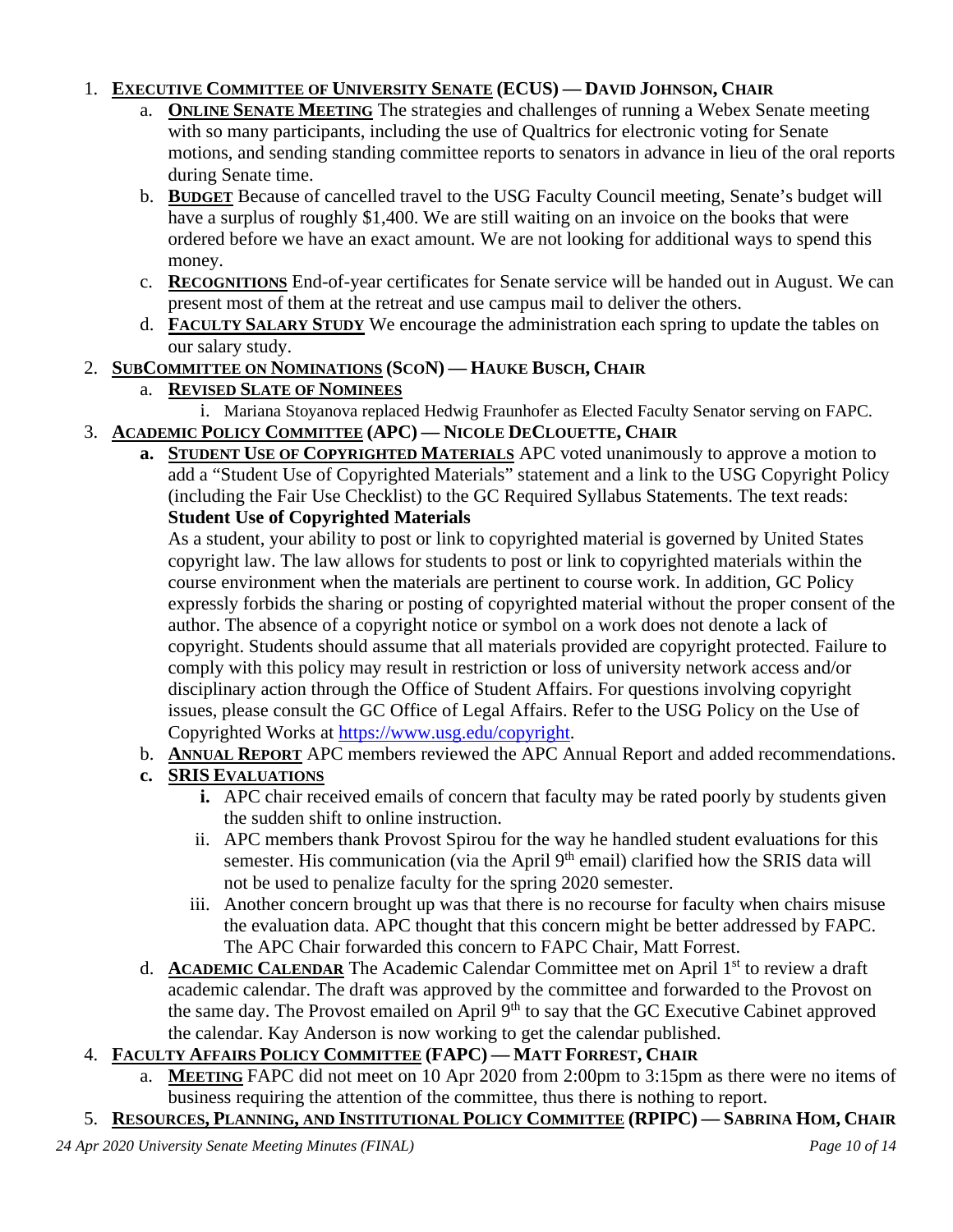- a. **MEETING** RPIPC did not meet on 10 Apr 2020 from 2:00pm to 3:15pm as there were no items of business requiring the attention of the committee, thus there is nothing to report.
- 6. **STUDENT AFFAIRS POLICY COMMITTEE (SAPC) — ANGELA CRISCOE, CHAIR**
	- a. **THE HUB** The following report was provided by Dr. Shawn Brooks, Vice President for Student Life, and distributed to SAPC.
		- i. The HUB Funding Sources (and staffing)
			- 1. The Division of Student Life's positions, programs and services are funded through a combination of:
				- a. State Funds
				- b. Student Fees (Activity, Wellness & Recreation, Student Health, etc.)
				- c. Grant Funding
		- ii. The HUB consists of several entities, including:
			- 1. The Cultural Center
			- 2. The Women's Center
				- a. LGBTQ+ Programs and Resources
		- iii. There are currently four staff members who work in the Hub:
			- 1. Director of the Cultural Center (State Funded)
			- 2. Director of the Women's Center (State Funded)
			- 3. Women's Center Program Coordinator (Grant Funded)
			- 4. LGBTQ+ Programs Coordinator (Grant Funded)
		- iv. Programming dollars to fund Hub-related programming comes from two funding sources:
			- 1. SABC funding to student organizations housed within the HUB
			- 2. Student Activity Fees allocated from the pool given to the Division of Student Life (It is important to know that the amount of this funding source continues to decrease as more students move to online courses. Online course students do not pay student activity fees. Accordingly, Student Life has seen its allocation cut significantly. In spite of this, we have made the strategic decision to maintain the same programmatic funding to the HUB by cutting funding in other areas.)
		- v. Upcoming Elimination of Grant Funding
			- 1. Because of a decision made by the System Office to transfer the provision of Victim Services from campus to a community partner (The Bright House), the grants used to fund our two coordinator positions will expire at the end of September. It is important to note, that the University did not cut these positions. Rather they are being defunded because of the loss of grant funding.
			- 2. To offset staffing needs in the Women's Center, we have secured two Graduate Assistants for the 2020-2021 academic year. Women's Center Director, Dr. Jennifer Graham has informed me that this staffing replacement should not negatively impact the delivery of programs and services to students. However, please note that we are also working to add a professional programming coordinator to all three entities housed within the HUB to assist with all of their programming.
			- 3. We are currently exploring employment options with our two grant-funded program coordinators for other positions within the Division of Student Life.
		- vi. The Bright House
			- 1. To date, we (including Women's Center Staff) have not heard any concerns from students related to the Bright House. If anyone hears of students not receiving the same level of care as they did from the Women's Center, please contact Dr. Graham. We have on-going communication with the Bright House and are partnering with them to continue to provide our students with the best possible programs and services.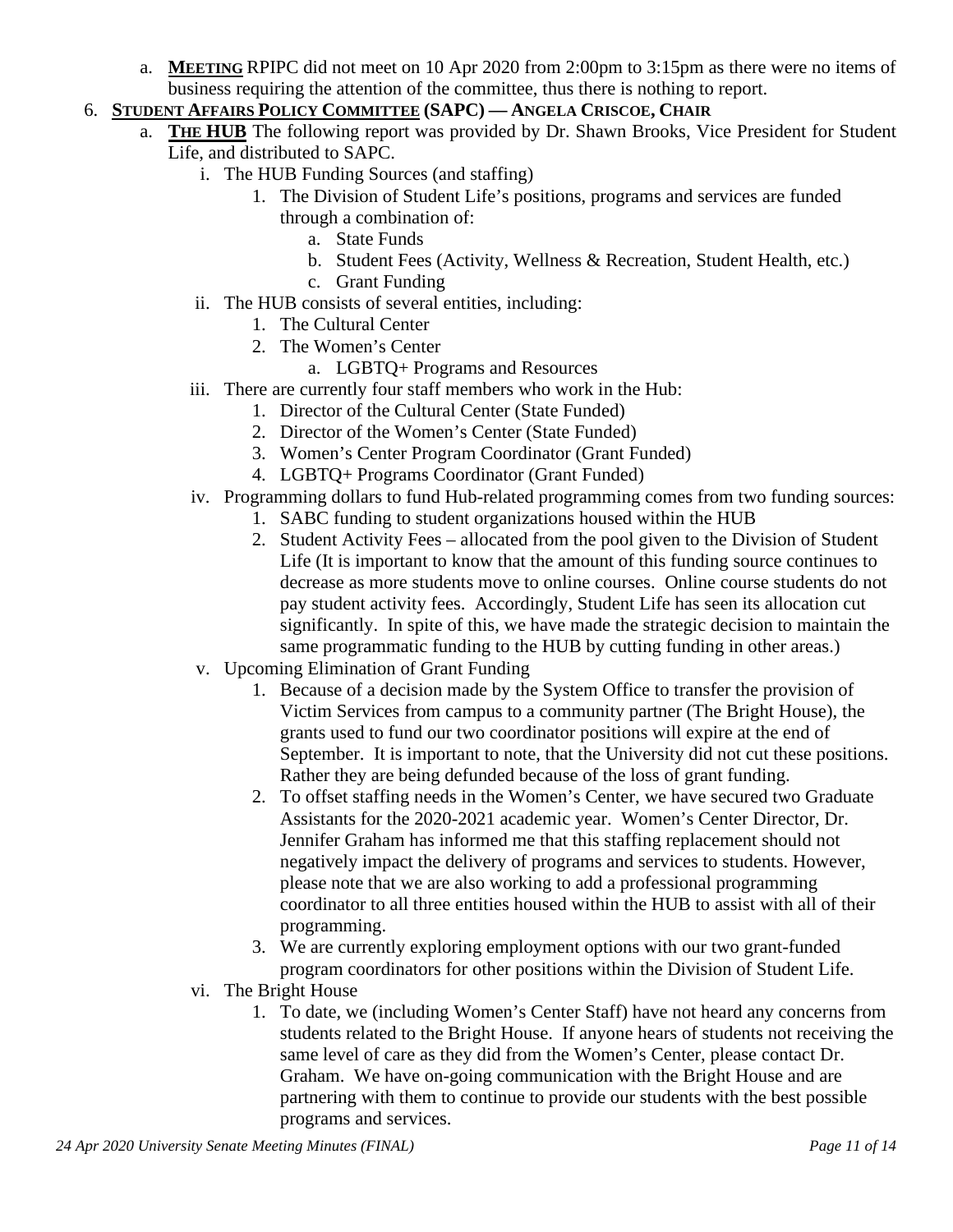#### 7. **STUDENT GOVERNMENT ASSOCIATION (SGA) — AMELIA LORD, PRESIDENT**

a. **NO REPORT** As President Lord was not present, there was no report.

#### **ANNOUNCEMENTS/INFORMATION ITEMS**

1. **UNIVERSITY CURRICULUM COMMITTEE (UCC) UPDATE — LYNDALL MUSCHELL, CHAIR**

#### **a. Action Items**

- **i.** Black Studies Minor Modify existing minor Unanimously Approved  $3/27/20$
- **ii.** Spanish Language & Culture and French Language & Culture Modify existing minors Unanimously Approved 3/27/20
- **iii.** New Concentration Sales Unanimously Approved 4/24/20
- **iv.** New Concentration Human Resource Management Unanimously Approved 4/24/20
- **v.** New Certificate Legal Studies Unanimously Approved 4/24/20
- **vi.** New Minor Logistics Unanimously Approved 4/24/20
- **vii.** Modify Existing Minor in Management for Non-Business Major Unanimously Approved 4/24/20
- **viii.** Modify Existing Logistics Concentration Requirements Approved 4/24/20
- **ix.** New Certificate Data Science Unanimously Approved 4/24/20
- **x.** New Concentration Physics Education Unanimously Approved 4/24/20
- **xi.** Rename and Modify Existing Concentration Liberal Studies Unanimously Approved 4/24/20

### **b. Information Items**

- **i. College of Arts and Sciences**
	- **1. New Course Proposals**
		- **a.** MUSC 2300 Class Composition I
		- **b.** MUSC 2310 Class Composition II
	- **2. Modification of Existing Courses**
		- **a.** CRJU 3000 Research and Analytic Methods Criminal Justice Degreeworks change – do not all POLS 3000 or SOCI 3442 to substitute for CRJU 3000
		- **b.** PHYS 4600L Remove PHYS 3600L from pre-requisites
- **ii. College of Business**
	- **1. New Course Proposals**
		- **a.** LOGS 4605 Logistics Internship
		- **b.** FINC 3940 Practicum
	- **2. Modification of Existing Courses**
		- **a.** MGMT 4115 Collective Barg/Labor Relation Remove pre-requisite MGMT 3101
		- **b.** MGMT 4175 Entrepreneurship Remove pre-requisite MGMT 3101
		- **c.** MGMT 4165 Small Business Institute Remove pre-requisite MGMT 3101
		- **d.** MGMT 4145 International Management Remove pre-requisite MGMT 3101
		- **e.** MGMT 4125 Compensation and Benefits Remove pre-requisite MGMT 3101
		- **f.** MGMT 3195 Project Management Remove pre-requisite MGMT 3101
		- **g.** MGMT 3185 Intro to Hospi & Tourism Mgmt Remove pre-requisite MGMT 3101
		- **h.** MGMT 4105 Human Resource Management Remove pre-requisite MGMT 3101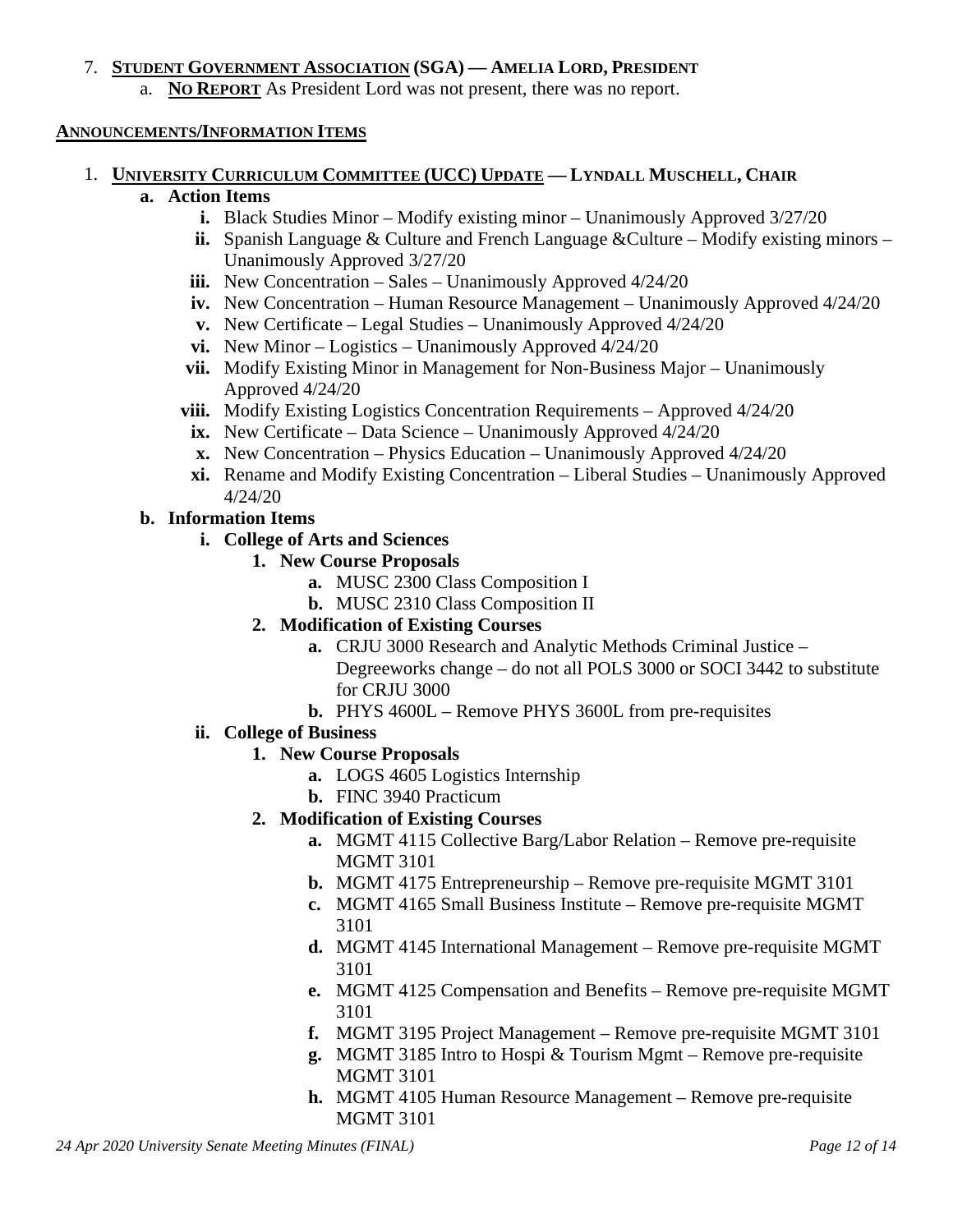- **i.** MGMT 3155 Organizational Behavior Remove pre-requisite MGMT 3101
- **j.** MGMT 4505 Special Topics Remove approval of the department chair and remove restriction to business majors
- **k.** LOGS 3181 International Logistics Add with a grade of C or higher to all pre-requisites
- **l.** LOGS 3182 Logistics Analytics Add with a grade of C or higher to all pre-requisites
- **m.** LOGS 3180 Business Log & Supply Chain Mgt Add with a grade of C or higher to all pre-requisites

### **iii. College of Health Sciences**

- **1. New Course Proposals**
	- **a.** NRSG 3855 Sexual Assault Nurse Examiner (SANE) Training
	- **b.** NRSG 3850 BSN Remediation
	- **c.** MUST 2251 Class Guitar 2
- **2. Modification of Existing Courses**
	- **a.** MUST 2250 Class Guitar Change of course title to Class Guitar I; change of course credit hours 2-0-1; Remove pre-requisite
	- **b.** MUST 2400 Piano Skills for Rec & Therapy I Add a pre-requisite of MUSC 1210 Class Piano I, and/or MUSC 1220 Class Piano 2, or instructor permission
	- **c.** MUST 2300 Guitar Skills for Rec & Therapy I Modify pre-requisite to pre-requisite of MUST 2250 Class Guitar I, and/or MUST 2251 Class Guitar 2, or instructor permission
	- **d.** MUST 4030 Advance Practicum Change name from Advance Practicum to Advanced Practicum; Add pre-requisites of MUST 4110 Practicum with Children and MUST 4120 Practicum with Adults, or instructor permission
	- **e.** MUST 4110 MT Practicum w/ Children Update pre-requisite to include MUST 2520; Acceptance into junior level of Music Therapy; MUST 2510 and MUST 2520 with C or better. Corequisite MUST 4011
	- **f.** MUST 4120 Practicum with Adults Update course title to MT Practicum w/ Adults; Update pre-requisite to Acceptances into junior level Music Therapy; MUST 2510 and MUST 2520 with C or better. Corequisite MUST 4021
	- **g.** MUST 2990 Music Therapy Skills Development Reactivate course; Change catalog description; Clarify grade type as normal A-F grading
	- **h.** NRSG 4580 Integrated Nursing Management of Adult and Geriatric Clients – Change in catalog description
	- **i.** NRSG 3440 Integrated Nursing Management of Adult and Geriatric Clients – Change in catalog description
	- **j.** NRSG 4980 Transition to Professional Nursing Practice Change in catalog description

## **c. Graduate Council**

### **i. Action Items**

- **1.** Modify Existing Major MAT Music Education Approved
- **2.** Modify Existing Concentration MSN Educator Approved
- **3.** Modify Existing Certificate Post MSN Nurse Educator Approved

## **d. General Education Committee**

**i.** No report was provided by GEC.